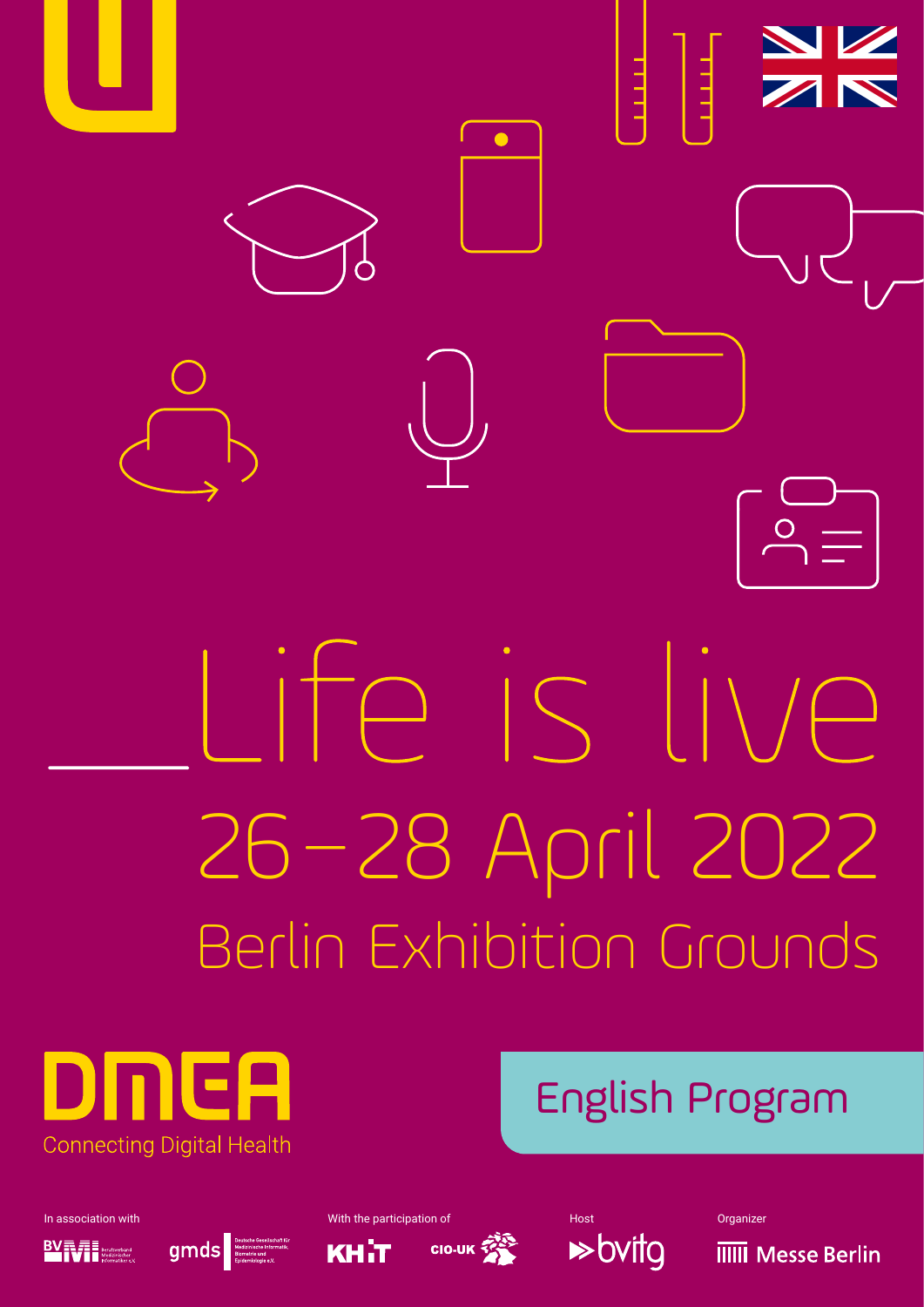

## **26.04.2022**

| AI - Best Practices in Healthcare (EN)<br>Tuesday, 26 April 2022 10:15 - 10:55<br>Moderator<br>- Dr. Julia Hoxha<br>Speaker                                                                                                                                                                                          | _Box, Hall 4.2        |
|----------------------------------------------------------------------------------------------------------------------------------------------------------------------------------------------------------------------------------------------------------------------------------------------------------------------|-----------------------|
| - Frédéric Dayan- Dr. Sabrina Reimers-Kipping-<br>Manuel Leal Garcia- Nicole Formica-Schiller                                                                                                                                                                                                                        |                       |
| Start Me Up! - Telemedicine (DE/EN)<br>Tuesday, 26 April 2022 10:15 - 11:00<br>Moderator<br>- Laura Nelde                                                                                                                                                                                                            | _Stage B, Hall<br>5.2 |
| <b>Congress: The Cloud in Healthcare: Conflict</b><br>in Local Services vs. Solving the Resource<br>Problem (DE/EN)<br>Tuesday, 26 April 2022 11:15 - 12:45<br>Moderator<br>- Dr. Pierre-Michael Meier- Katja Kümmel<br>Speaker<br>- Maximilian Greschke- Tobias Höynck- Stephan<br>Happ                             | _Stage B, Hall<br>5.2 |
| <b>Congress: ePrescriptions and Medication:</b><br><b>Implementation and Experience (DE/EN)</b><br>Tuesday, 26 April 2022 11:15 - 12:45<br>Moderator<br>- Prof. Dr. Sylvia Thun- Erik Bodendieck<br>Speaker<br>- Dr. Frank Verheyen- Hannes Neumann- Carlos<br>Thees                                                 | _Stage A, Hall<br>6.2 |
| Start Me Up! - Mixed Session 01 (DE/EN)<br>Tuesday, 26 April 2022 12:15 - 12:55<br>Moderator<br>- Laura Nelde                                                                                                                                                                                                        | $\_$ Hub 2, Hall 3.2  |
| Keynote: Federal Minister of Health Prof. Dr.<br>Karl Lauterbach (DE/EN)<br>Tuesday, 26 April 2022 13:00 - 13:20<br>Moderator<br>- Gerrit Schick<br>Speaker<br>- Prof. Dr. Karl Lauterbach, MdB   SPD-<br>Bundestagsfraktion                                                                                         | _Stage A, Hall<br>6.2 |
| Telemedicine in Germany: Challenges,<br>Opportunities and Solutions in a Developing<br>Market (EN)<br>Tuesday, 26 April 2022 13:25 - 14:05<br>Moderator<br>- Harald Mylord<br>Speaker<br>- Prof. Dr. Dr. Christian Dierks- Lea Balzer                                                                                | $\_$ Hub 2, Hall 3.2  |
| Digital Maturity Assessments - Objectives,<br>Methods, Tools, Experiences and<br><b>Expectations (DE/EN)</b><br>Tuesday, 26 April 2022 13:35 - 15:05<br>Moderator<br>- Burkhard Fischer- Prof. Dr. Peter Haas<br>Speaker<br>- Prof. Dr. Sylvia Thun- Caroline Gleim- Malena<br>Joost- Dr. Thies Eggers- Philipp Köbe | _Stage A, Hall<br>6.2 |
| <b>Congress: The Future of Digitally Connected __ Stage B, Hall</b><br><b>Medical Practices (DE/EN)</b><br>Tuesday, 26 April 2022 13:35 - 15:05<br>Moderator<br>- Angelika Händel- Dr. Philipp Stachwitz                                                                                                             | 5.2                   |

Selektion für diese Trefferliste: Events **Full text search:** en)

| Speaker<br>- Max Tischler- Madeleine Renyi- Prof. Dr.<br>Konrad Obermann- Marcus May                                                                                                                                                                                                                                               |                       |
|------------------------------------------------------------------------------------------------------------------------------------------------------------------------------------------------------------------------------------------------------------------------------------------------------------------------------------|-----------------------|
| <b>Fighting Cognitive and Mental Health</b><br><b>Problems with Digitalization in Denmark (EN)</b><br>Tuesday, 26 April 2022 14:25 - 15:05<br>Moderator<br>- Anette Snedgaard Galskjøt<br>Speaker<br>- Looi Chung Yen- Paula Petcu- Farah Shiraz                                                                                   | Hub 1, Hall 1.2       |
| <b>Session (EN)</b><br>Tuesday, 26 April 2022 16:15 - 16:55                                                                                                                                                                                                                                                                        | Box, Hall 4.2         |
| <b>Congress: Cross-sectoral Integration of</b><br><b>Electronic Patient Records in Care</b><br>Processes (DE/EN)<br>Tuesday, 26 April 2022 16:15 - 17:45<br>Moderator<br>- Dr. Adrian Schuster- Prof. Dr. Dietmar Wolff<br>Speaker<br>- Jill Hemmerich- Dominik Brandenburg- Dr.<br>Dominik Bindl- Tobias Schlecht- Carsten Fehlen | _Stage A, Hall<br>6.2 |
| Impuls: Dame Stephanie Shirley CH (EN)<br>Tuesday, 26 April 2022 16:35 - 16:50<br>Moderator<br>- Juliana Gralak<br>Speaker                                                                                                                                                                                                         | _Stage B, Hall<br>5.2 |

#### - Dame Stephanie Shirley CH

đ

### **27.04.2022**

| A German-Israeli dialogue about Digital<br><b>Health &amp; Al</b><br>presented by ELNET-Germany (EN)<br>Wednesday, 27 April 2022 10:15 - 11:00<br>Moderator<br>- Carsten Ovens<br>Speaker<br>- Nicole Formica-Schiller- Esti Shelly- Dr. med.<br>Johannes Wimmer- Eyal Baum                                                                 | _Stage A, Hall<br>6.2 |
|---------------------------------------------------------------------------------------------------------------------------------------------------------------------------------------------------------------------------------------------------------------------------------------------------------------------------------------------|-----------------------|
| Start Me Up! - Digital Patient Empowerment<br>& Mobile Health (DE/EN)<br>Wednesday, 27 April 2022 10:15 - 11:00<br>Moderator<br>- Ann-Kathrin Weigand                                                                                                                                                                                       | _Stage B, Hall<br>5.2 |
| <b>Maturity Models in Europe- DigitalRadar</b><br>Hospital as a Success Model for Benchmark,<br><b>Analysis and Strategy</b><br>Wednesday, 27 April 2022 10:30 - 11:30<br>Moderator<br>- Prof. Dr. Sylvia Thun<br>Speaker<br>- Dr. Alexander Geissler- Anne Wiesmann                                                                        | Hall 6.3, Room<br>115 |
| Congress: European projects – A chance for<br>innovation or too complex for the reality of<br>care? (EN)<br>Wednesday, 27 April 2022 11:15 - 12:45<br>Moderator<br>- Dr. Marcus C. Schmidt- Hans-Peter Bursig<br>Speaker<br>- Dr. Judith Illerhaus- Jon Txarramendieta-<br>Annika Eberstein- Dr Maximilian Fünfgeld- Dr.<br>Martina Rimmele | _Stage A, Hall<br>6.2 |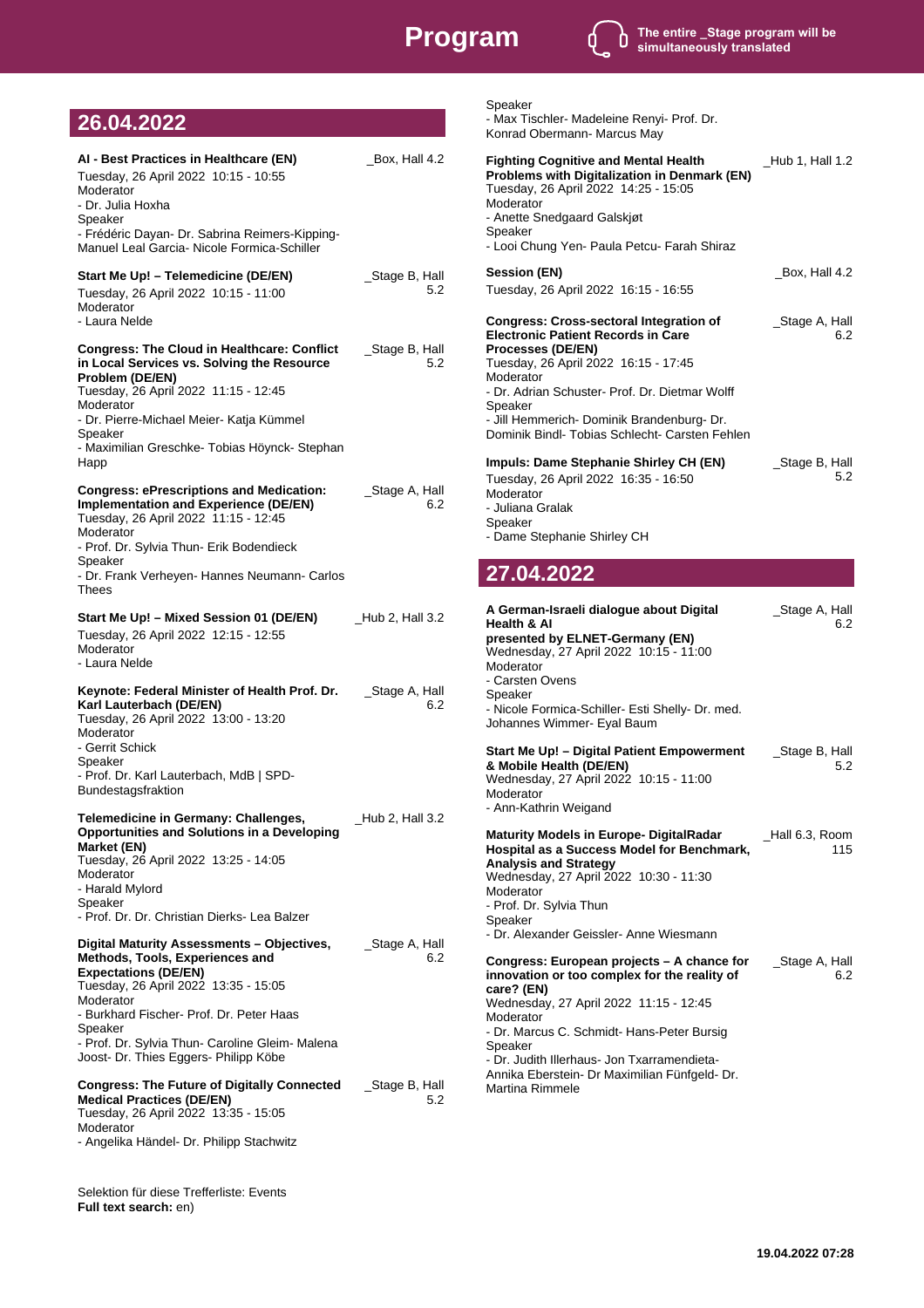# **Program**



| <b>Congress: IT Organisation in the Digital</b><br><b>Transformation (DE/EN)</b><br>Wednesday, 27 April 2022 11:15 - 12:45<br>Moderator<br>- Dr. Andreas Bess- Jürgen Flemming                                                                                                                             | _Stage B, Hall<br>5.2 |
|------------------------------------------------------------------------------------------------------------------------------------------------------------------------------------------------------------------------------------------------------------------------------------------------------------|-----------------------|
| Speaker<br>- Dr. Pascal Grüttner- Katja Schäfer- Prof. Dr.<br>Alfred Angerer- Dr. Christophe Vetterli                                                                                                                                                                                                      |                       |
| <b>Israeli Startup Pitches presented by ELNET</b><br>(EN)<br>Wednesday, 27 April 2022 12:05 - 12:40<br>Moderator<br>- Carsten Ovens                                                                                                                                                                        | $\_Box$ , Hall 4.2    |
| <b>International Markets Insight: Delegations</b><br>from Portugal, Finnland and the Netherlands<br>(EN)<br>Wednesday, 27 April 2022 12:15 - 12:55<br>Moderator<br>- Harald Mylord<br>Speaker<br>- Joana Feijò- Philipp Stuppnik- Kari Klossner                                                            | $\_$ Hub 2, Hall 3.2  |
| Keynote: Israeli Health Minister Nitzan<br>Horowitz (EN)<br>Wednesday, 27 April 2022 13:00 - 13:20<br>Moderator<br>- Sebastian Zilch<br>Speaker<br>- Nitzan Horowitz                                                                                                                                       | _Stage A, Hall<br>6.2 |
| Keynote: Sylvia Hartmann (DE/EN)<br>Wednesday, 27 April 2022 13:00 - 13:20<br>Moderator<br>- Timo Bayer<br>Speaker<br>- Sylvia Hartmann                                                                                                                                                                    | _Stage B, Hall<br>5.2 |
| #eHealthHotSeat 2.0 (EN)<br>Wednesday, 27 April 2022 13:25 - 14:05<br>Moderator<br>- Dennis Geisthardt<br>Speaker<br>- Esti Shelly- Thomas Renner                                                                                                                                                          | _Box, Hall 4.2        |
| <b>Session (EN)</b><br>Wednesday, 27 April 2022 13:25 - 14:05                                                                                                                                                                                                                                              | $_l$ Hub 1, Hall 1.2  |
| and Outpatient Care (DE/EN)<br>Wednesday, 27 April 2022 13:35 - 15:05<br>Moderator<br>- Bernd Christoph Meisheit- Rüdiger Gruetz<br>Speaker<br>- Jens Flügel- Jörg Asma- Morten Köster-<br>Christoph Geiser- Dr.-Ing. Tobias Urban- Dr.<br><b>Benedict Gross</b>                                           | 6.2                   |
| Congress: Digitalisation in Nursing Care -<br>Not only in Hospitals (DE/EN)<br>Wednesday, 27 April 2022 13:35 - 15:05<br>Moderator<br>- Prof. Dr. Björn Sellemann<br>Speaker<br>- Henrik Büning- Ilka Wächter- Birgit Bauer- Uta<br>Ripperger- Sören Trawka- Dipl. Phys. Armin de<br>Greiff- Quirin Körner | _Stage B, Hall<br>5.2 |
| Keynote: Kenza Ait Si Abbou (DE/EN)<br>Wednesday, 27 April 2022 15:15 - 15:35<br>Moderator<br>- Dennis Geisthardt                                                                                                                                                                                          | _Stage B, Hall<br>5.2 |

Selektion für diese Trefferliste: Events **Full text search:** en)

Speaker - Kenza Ait Si Abbou

| Keynote: Dr. Päivi Sillanaukee (EN)<br>Wednesday, 27 April 2022 15:15 - 15:35<br>Moderator<br>- Sebastian Zilch<br>Speaker<br>- Dr. Päivi Sillanaukee                                                                                                                                                                                    | _Stage A, Hall<br>6.2 |
|------------------------------------------------------------------------------------------------------------------------------------------------------------------------------------------------------------------------------------------------------------------------------------------------------------------------------------------|-----------------------|
| Session (EN)<br>Wednesday, 27 April 2022 15:45 - 16:05<br>Moderator<br>- Sebastian Zilch                                                                                                                                                                                                                                                 | _Stage A, Hall<br>6.2 |
| <b>Congress: Future Services of the German</b><br>Health Telematics Infrastructure (DE/EN)<br>Wednesday, 27 April 2022 16:15 - 17:45<br>Moderator<br>- Prof. Dr. Martin Staemmler- Dr. Günter Steyer<br>Speaker<br>- Marcel Füchtenhans- Holm Diening- Alexandra<br>John- Dr. Ralf Brandner- Timo Schreiber- Dr.<br>Ferdinand O. Bohmann | _Stage A, Hall<br>6.2 |
| 28.04.2022                                                                                                                                                                                                                                                                                                                               |                       |
| Will the Health IT Interoperability<br>Governance Directive Enable Cross-Sectoral<br>Interoperability? (DE/EN)<br>Thursday, 28 April 2022 10:15 - 11:00<br>Moderator<br>- Kim Becker<br>Speaker                                                                                                                                          | _Stage B, Hall<br>5.2 |

- Axel Biernat- Stefan Höcherl- Prof. Dr. Sylvia Thun- Marco Siebener- Sven Olaf Lüttmann

| Start Me Up! - DiGA & Mobile Health (DE/EN) __Stage A, Hall<br>Thursday, 28 April 2022 10:15 - 11:00<br>Moderator<br>- Ann-Kathrin Weigand                                                                                                                                                                         | 6.2                   |
|--------------------------------------------------------------------------------------------------------------------------------------------------------------------------------------------------------------------------------------------------------------------------------------------------------------------|-----------------------|
| <b>Congress: Semantic Interoperability (DE/EN)</b><br>Thursday, 28 April 2022 11:15 - 12:45<br>Moderator<br>- Markus Stein- Sebastian Claudius Semler<br>Speaker<br>- Dr. Guenter Schreier- Jeremy Lieth- Janina<br>Rexin- Dr. Peter Brunecker- André Sander- Dr.<br>Christine Haas- Anja Schmidt                  | _Stage A, Hall<br>6.2 |
| <b>Congress: Connected Care 2022: Are we</b><br><b>Finally Getting There? (DE/EN)</b><br>Thursday, 28 April 2022 11:15 - 12:45<br>Moderator<br>- Dr. Daniel Diekmann- Antonia Rollwage<br>Speaker<br>- Volker Dentel- Nadja Pecquet- Dr. Stephan<br>Pitum-Weber- Bernhard Calmer- Sandra Hoyer-<br>Thomas Heilmann | _Stage B, Hall<br>5.2 |
| Start Me Up! - Mixed (DE/EN)<br>Thursday, 28 April 2022 12:40 - 13:25<br>Moderator<br>- Ann-Kathrin Weigand                                                                                                                                                                                                        | Box, Hall 4.2         |
| Keynote: Federal Minister for Education and<br><b>Research Bettina Stark-Watzinger (DE/EN)</b><br>Thursday, 28 April 2022 13:00 - 13:20<br>Moderator<br>- Gerrit Schick<br>Speaker                                                                                                                                 | _Stage A, Hall<br>6.2 |